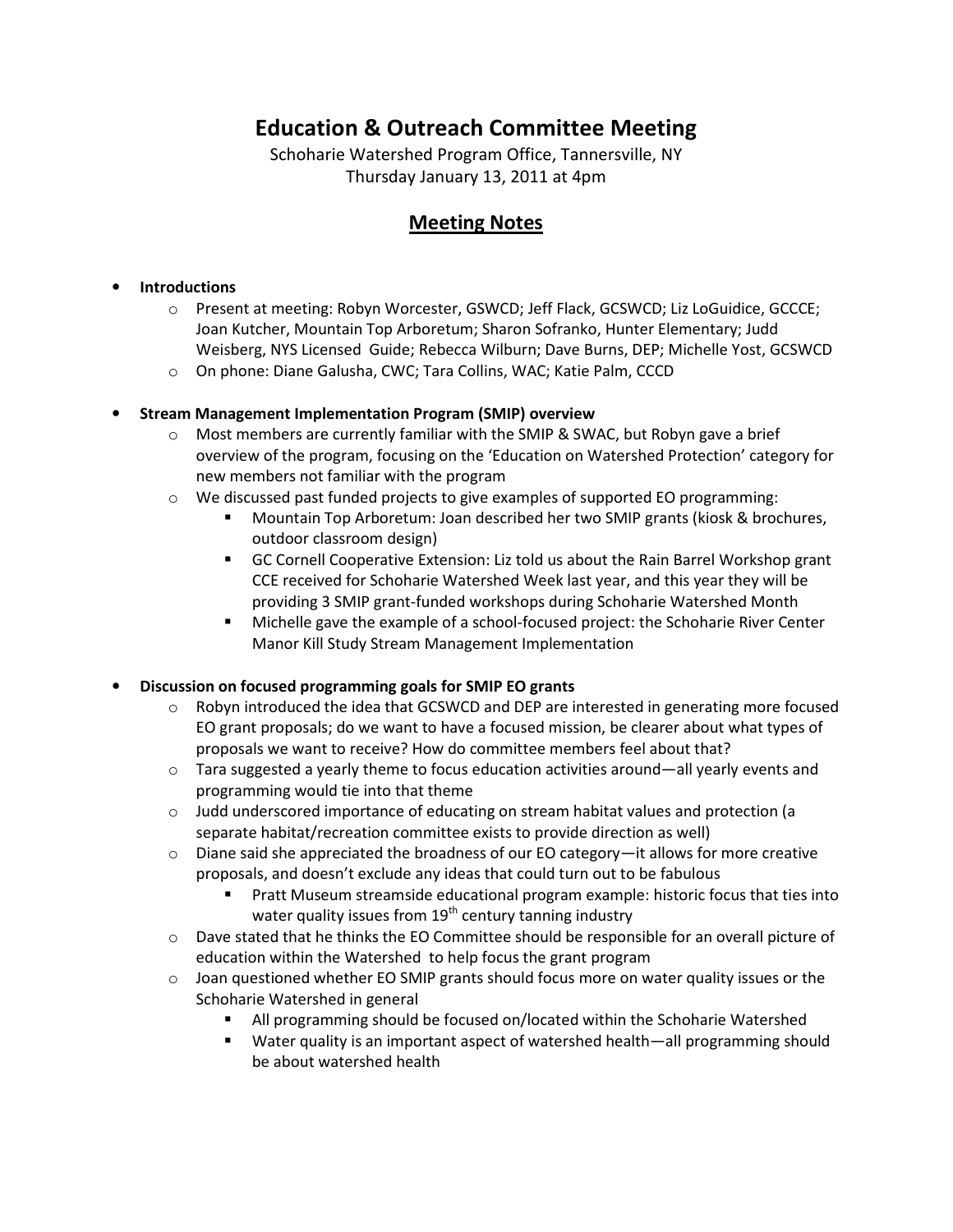- $\circ$  Liz stated that she feels we need better SMIP outreach—how do we appeal to audiences that we're not currently receiving applications from? She agreed with Tara that it would be useful to have a focused theme and audience targets.
- $\circ$  Rebecca stated that we should reinforce school programs, but change direction to address adult populations that are harder to reach. What are the adult populations we want to reach and how?
	- Sporting, Contractors, realtors, heavy equipment operators, tourists, outdoor enthusiasts, 2<sup>nd</sup> homeowners, summer camps
- $\circ$  Diane suggested that it would be useful to notify state or local campgrounds of the grant opportunity. See if we can fund watershed/water quality focused ranger talks.
- o Campgrounds within the Schoharie Watershed:
	- Oh-Neh-Tah (Girls Quest)
	- Camp Tri-Mount (Boy Scouts)
- $\circ$  Expanding outreach to generate interest, Dave brought up the idea of a RFP approach to generating focused SMIP applications. How does committee feel about that?
- $\circ$  Committee generally feels good about determining target audiences/programming, and generating applications through specific proposal requests, such as focusing on tourists
- $\circ$  Sharon stated she feels it is important to expand programming to adults involving upstate/downstate relations as they pertain to the NYC Watershed, similar to the Green Connections model with students, to help adults think outside their familiar zone. Creating a film on upstate/downstate relations for instance that can spur motivation to want to learn about the watershed and our impacts on it.
- Film Development Discussion
	- $\circ$  Rebecca suggested that perhaps we should reach out to filmmakers to see if we could create a short film describing the watershed, water supply issues, and stream management, hitting winter tourists by playing it at ski resorts, reaching the downstate audience that way.
	- $\circ$  If we developed a film we could reuse it in many ways: website, trainings, summer & fall festivals, etc.
	- $\circ$  Diane introduced the Mountaintop to Tap film that was created through the Catskill Mountain Foundation as an example. That film showed the journey of teens from NYC and upstate as they traveled through the WOH Watershed and learned about watershed issues.
		- Is this something that we want to recreate with grant funding?
		- **Maybe for our film we should recruit students or young talent, such as Reel Teens** (movies made by teenagers around the country)
	- o Dave asked about the cost for creating a short film
		- Could vary widely, depending on film length, quality of production, videographer expertise, etc.
		- People to contact for more information about film production/pricing: Tobe Carey, James Orlando, Jonathan Donald, Margot Peletier & Lisa Thomas
		- Generally for use in public places like the ski resorts, the short clip would need to be of high quality
- Schoharie Watershed Month (May 2011) (25 minutes)
	- o Expanded from last year's Schoharie Watershed Week
	- $\circ$  "Action" theme  $\rightarrow$  hands-on activities
	- o Currently identified SWM 2011 events
		- **E** Cornell Cooperative Extension Water Quality at Home workshops